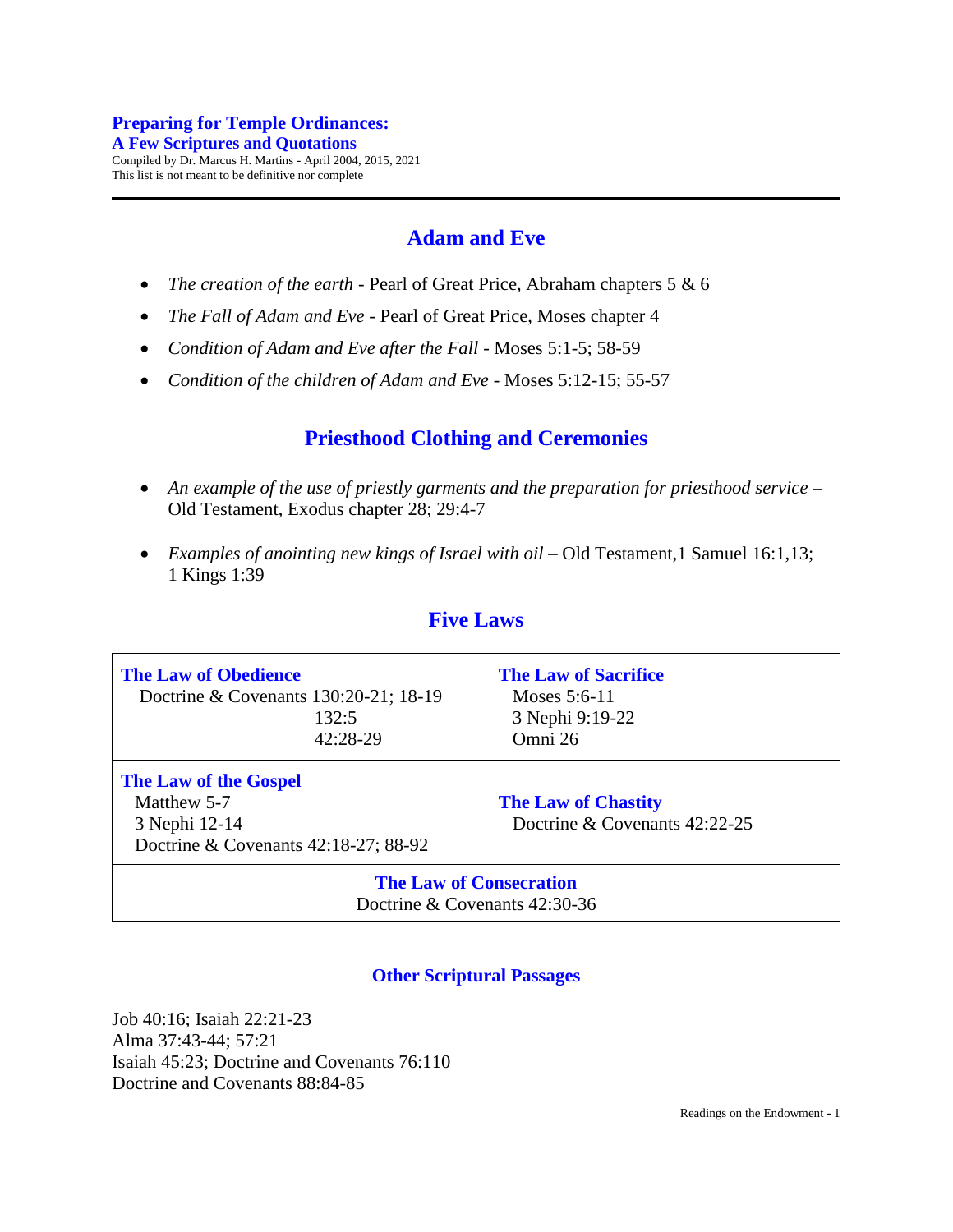General Handbook (2020 Edition)

Chapter 27 - **Temple Ordinances for the Living: Preparation for the Endowment**

[https://www.churchofjesuschrist.org/study/manual/general-handbook/27-temple-ordinances-for-the-living?lang=eng#title\\_number1](https://www.churchofjesuschrist.org/study/manual/general-handbook/27-temple-ordinances-for-the-living?lang=eng%23title_number1) Chapter 38 item 38.4 - **Sealing Policies** [https://www.churchofjesuschrist.org/study/manual/general-handbook/38-church-policies-and-guidelines?lang=eng#title\\_number71](https://www.churchofjesuschrist.org/study/manual/general-handbook/38-church-policies-and-guidelines?lang=eng%23title_number71)

Chapter 38 item 38.5 - **Temple Clothing and Garments** [https://www.churchofjesuschrist.org/study/manual/general-handbook/38-church-policies-and-guidelines?lang=eng#title\\_number229](https://www.churchofjesuschrist.org/study/manual/general-handbook/38-church-policies-and-guidelines?lang=eng%23title_number229)

#### **The Prophet Joseph Smith**

History of the Church, 4:603

The Church is not fully organized, in its proper order, and cannot be, until the Temple is completed, where places will be provided for the administration of the ordinances of the Priesthood.

#### **The Prophet Joseph Smith**

History of the Church, 5:423-424

The main object was to build unto the Lord a house whereby He could reveal unto His people the ordinances of His house and the glories of His kingdom, and teach the people the way of salvation; for there are certain ordinances and principles that, when they are taught and practiced, must be done in a place or house built for that purpose. ... It is for the same purpose that God gathers together His people in the last days, to build unto the Lord a house to prepare them for the ordinances and endowments, washings and anointings. …

It was the design of the councils of heaven before the world was, that the principles and laws of the priesthood should be predicated upon the gathering of the people in every age of the world. … Ordinances instituted in the heavens before the foundation of the world, in the priesthood, for the salvation of men, are not to be altered or changed. All must be saved on the same principles.

If a man gets a fullness of the priesthood of God, he has to get it in the same way that Jesus Christ obtained it, and that was by keeping all the commandments and obeying all the ordinances of the house of the Lord. … All men who become heirs of God and joint-heirs with Jesus Christ will have to receive the fulness of the ordinances of his kingdom; and those who will not receive all the ordinances will come short of the fullness of that glory, if they do not lose the whole.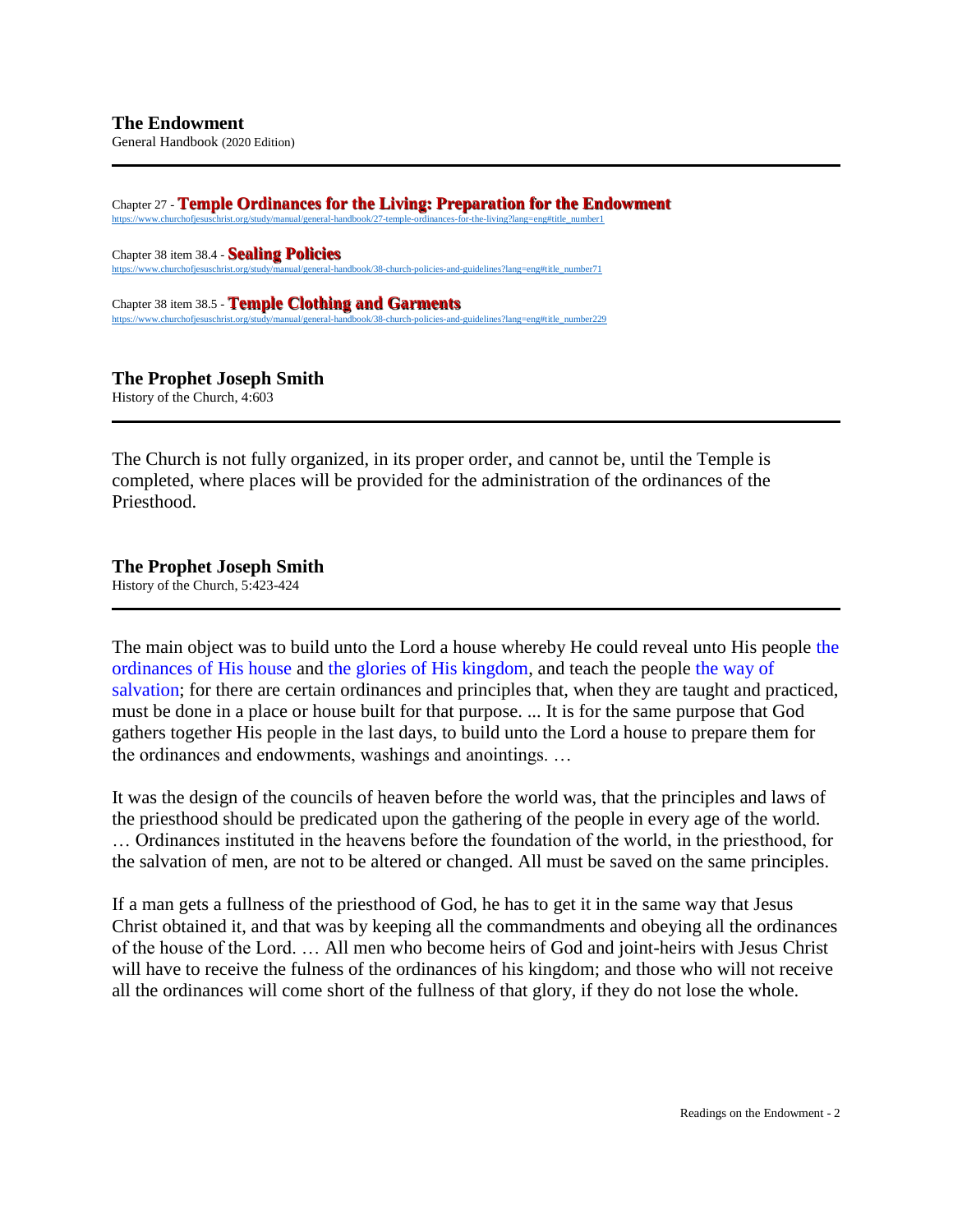[The endowment involves a series of symbolic] washings, anointings, endowments and the communication of keys pertaining to the Aaronic and ... to the highest order of the Melchizedek Priesthood, setting forth the order pertaining to the Ancient of Days, and all those plans and principles by which any one is enabled to secure the fullness of those blessings which have been prepared for the Church of the Firstborn, and come up and abide in the presence of the Eloheim in the eternal worlds. ...

[Spiritual things] to be received only by the spiritual minded ... knowing assuredly that all these things referred to ... are always governed by the principle of revelation.

**President Brigham Young** Journal of Discourses, Vol. 3, p.31

Your endowment is, to receive all those ordinances in the House of the Lord, which are necessary for you, after you have departed this life, to enable you to walk back to the presence of the Father, passing the angels who stand as sentinels, being enabled to give them the key words, the signs and tokens, pertaining to the Holy Priesthood, and gain your eternal exaltation in spite of earth and hell.

#### **President Heber C. Kimball**

*Address to My Children*, unpublished

All the ordinances are signs of things in the heavens. Everything we see here is typical of what will be hereafter.

#### **Elder John A. Widtsoe** Encyclopedia of Mormonism Priesthood and Church Government, p.333 (brackets added)

[The Endowment increases one's spiritual power, based in part] on enlarged knowledge and intelligence—a power from on high, of a quality with God's own power. …

The Temple endowment relates the story of man's eternal journey; sets forth the conditions upon which progress in the eternal journey depends; requires covenants or agreements of those participating, to accept and use the laws of progress; gives tests by which our willingness and fitness for righteousness may be known, and finally points out the ultimate destiny of those who love truth and live by it.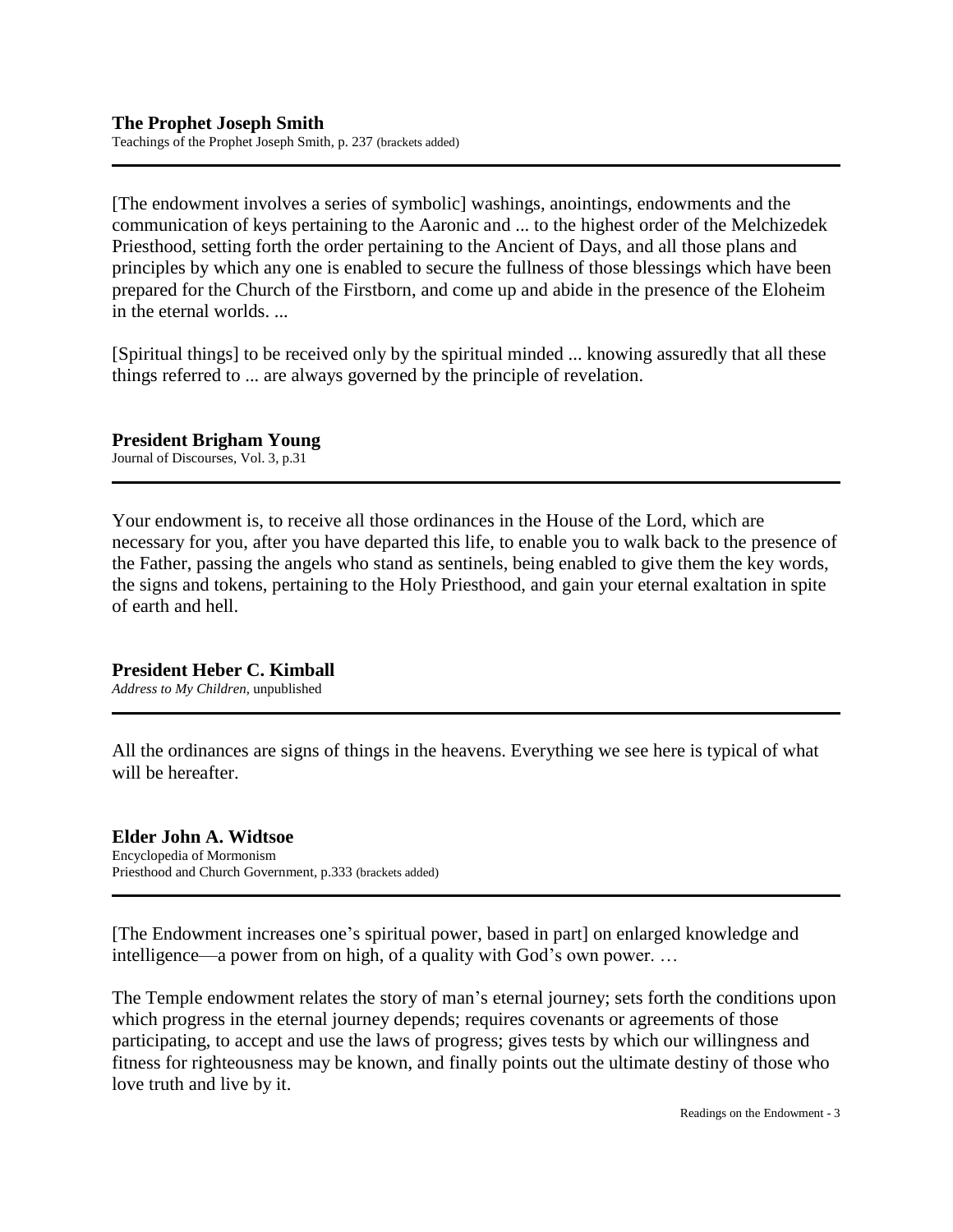[The] Lord taught you how to consecrate yourselves to His service, build up His kingdom, and send forth the Gospel to the uttermost parts of the earth, that others may rejoice in the same Spirit that you have received, and enjoy the same things you enjoy ... He has taught you how to purify yourselves, and become holy, and be prepared to enter into His kingdom, how you can advance from one degree to another, and grow in grace and in the knowledge of the truth, until you are prepared to enter the celestial kingdom; how to pass every sentinel, watchman, and gate keeper.

Then go on and build the Temples of the Lord, that you may receive the endowments in store for you, and possess the keys of the eternal Priesthood, that you may receive every word, sign, and token, and be made acquainted with the laws of angels, and of the kingdom of our Father and our God, and know how to pass from one degree to another, and enter fully into the joy of your Lord.

#### **Endowment**

Encyclopedia of Mormonism (Boldface added)

An Endowment generally is a gift, but in a specialized sense it is a course of instruction, ordinances, and covenants given only in dedicated temples of The Church of Jesus Christ of Latter-day Saints. The words "to endow" (from the Greek *enduein*), as used in the New Testament, mean to dress, clothe, put on garments, put on attributes, or receive virtue. Christ instructed his apostles to tarry at Jerusalem "until ye be endued with power from on high" (New Testament, Luke 24:49), a promise fulfilled, at least in part, on the day of Pentecost (New Testament, Acts chapter 2). In modern times, a similar revelation was given: "I gave unto you a commandment that you should build a house, in the which house I design to endow those whom I have chosen with power on high; for this is the promise of the Father unto you; therefore I command you to tarry, even as mine apostles at Jerusalem" (Doctrine & Covenants 95:8-9).

Though there had been preliminary and preparatory spiritual outpourings upon Latter-day Saints in Ohio and Missouri, the Endowment in its full sense was not received until the Nauvoo Temple era. As he introduced temple ordinances in 1842 at Nauvoo, the Prophet Joseph Smith taught that these were "of things spiritual, and to be received only by the spiritual minded" (*Teachings of the Prophet Joseph Smith*, p.237). The Endowment was necessary, he said, to organize the Church fully, that the Saints might be organized according to the laws of God, and, as the dedicatory prayer of the Kirtland Temple petitioned, that they would "be prepared to obtain every needful thing" (D&C 109:15). The Endowment was designed to give "a comprehensive view of our condition and true relation to God" (*TPJS*, p. 324), "to prepare the disciples for their missions in the world" (p.274), to prevent being "overcome by evils" (p.259), to enable them to "secure the fulness of those blessings which have been prepared for the Church of the Firstborn" (p.237).

The Endowment of "power from on high" in modern temples has four main aspects.